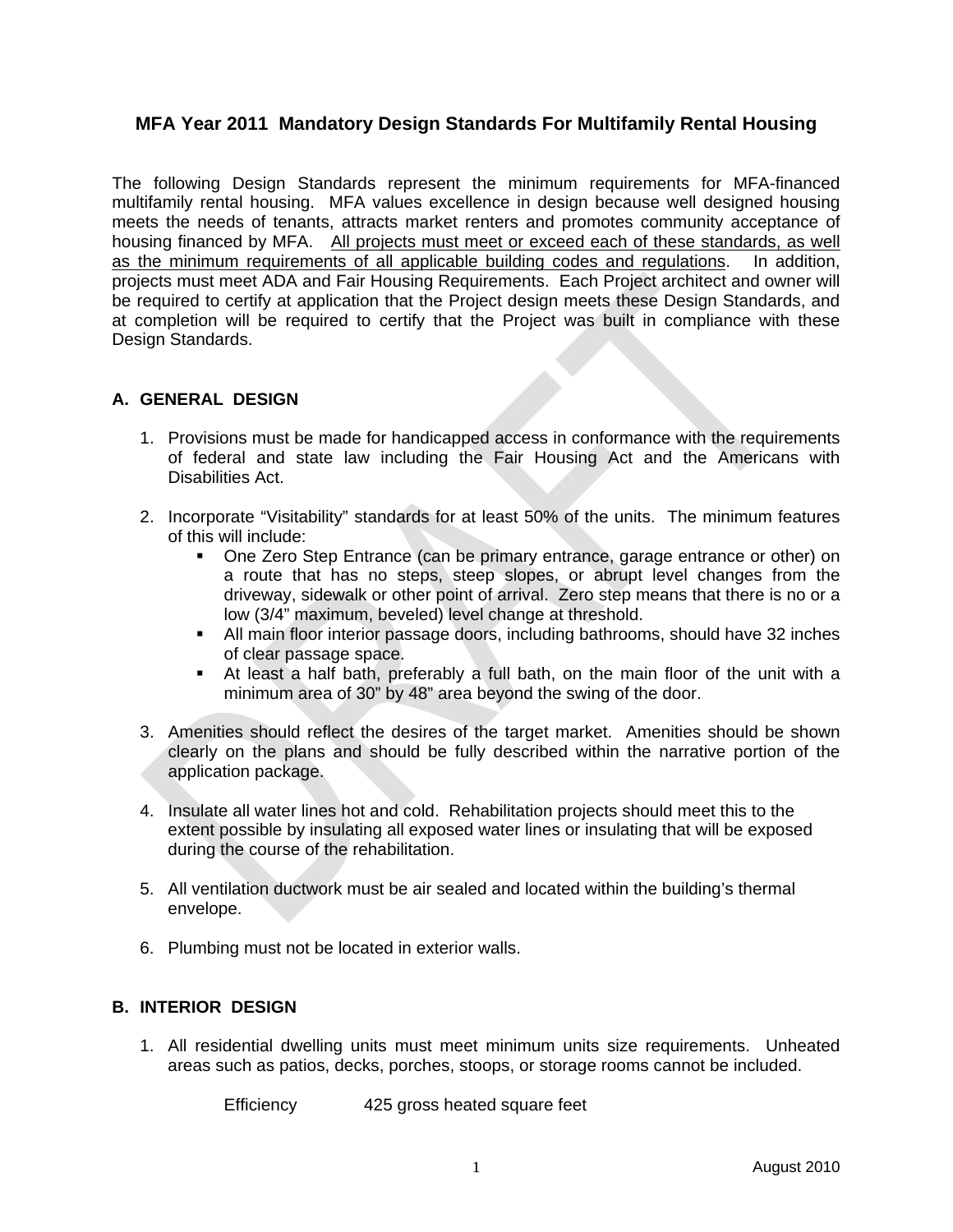- 1 Bedroom 575 gross heated square feet
- 2 Bedroom 750 gross heated square feet
- 3 Bedroom 1,000 gross heated square feet
- 4 Bedroom 1,200 gross heated square feet
- 2. The minimum bedroom size for the primary bedroom is 120 gross heated square feet. The minimum bedroom size for secondary bedrooms is 100 gross heated square feet with a minimum 9 foot width. Minimum bedroom sizes are to be understood as the room immediately surrounding the intended bed location, not to include interior closets or hallways separating the sleeping area from adjacent rooms, closets or spaces.
- 3. Kitchens must be equipped with pantries or broom closets.
- 4. Plumbing fixtures must be low-flow fixtures with the following specifications: 1.6 gallonsper-flush toilets, 2.0 gallons-per-minute showerheads, 1.5 gallon per minute kitchen faucets, 1.0 gallons-per-minute bathroom faucets.
- 5. Other features which must be provided include:
	- Linen closets outside the bathrooms; and
	- Bulk storage for items like snow tires, suitcases and sports equipment. (This may be located outside each unit.)
- 5. Water heater closets can not be considered to meet any of the above storage requirements.
- 6. All rooms must have permenant fixed lighting. Sleeping areas and living areas must not be dependent on switched outlets or floor lamps for lighting.
- 7. Kitchens must vent to the exterior and/or kitchen ranges must have hoods.
- 8. All bathroom exhaust fans, range hood, and dryer vents must vent directly to the outdoors.
- 9. Install Energy Star® lighting systems and appliances. Provide evidence that the water heaters' energy factor (EF) equate to or exceed the Energy Star® recommended levels.
- 10. If carpet must be used it must not be installed in high moisture areas including: entryways, bathrooms, kitchens and laundry areas. Installation of carpet must be tacked down, cannot be glued.
- 11. Roof/attic/ceiling insulation must have an R-value of no less than R-30, exterior wall insulation must have an R-value of no less than R-13.

### **C. LARGE UNIT DESIGN (applicable to units having three or more bedrooms)**

- 1. The common spaces of units should be proportionately larger as the number of bedrooms increases.
- 2. Three-bedroom units must have at least 1.75 baths and four-bedroom units must have 2 full baths.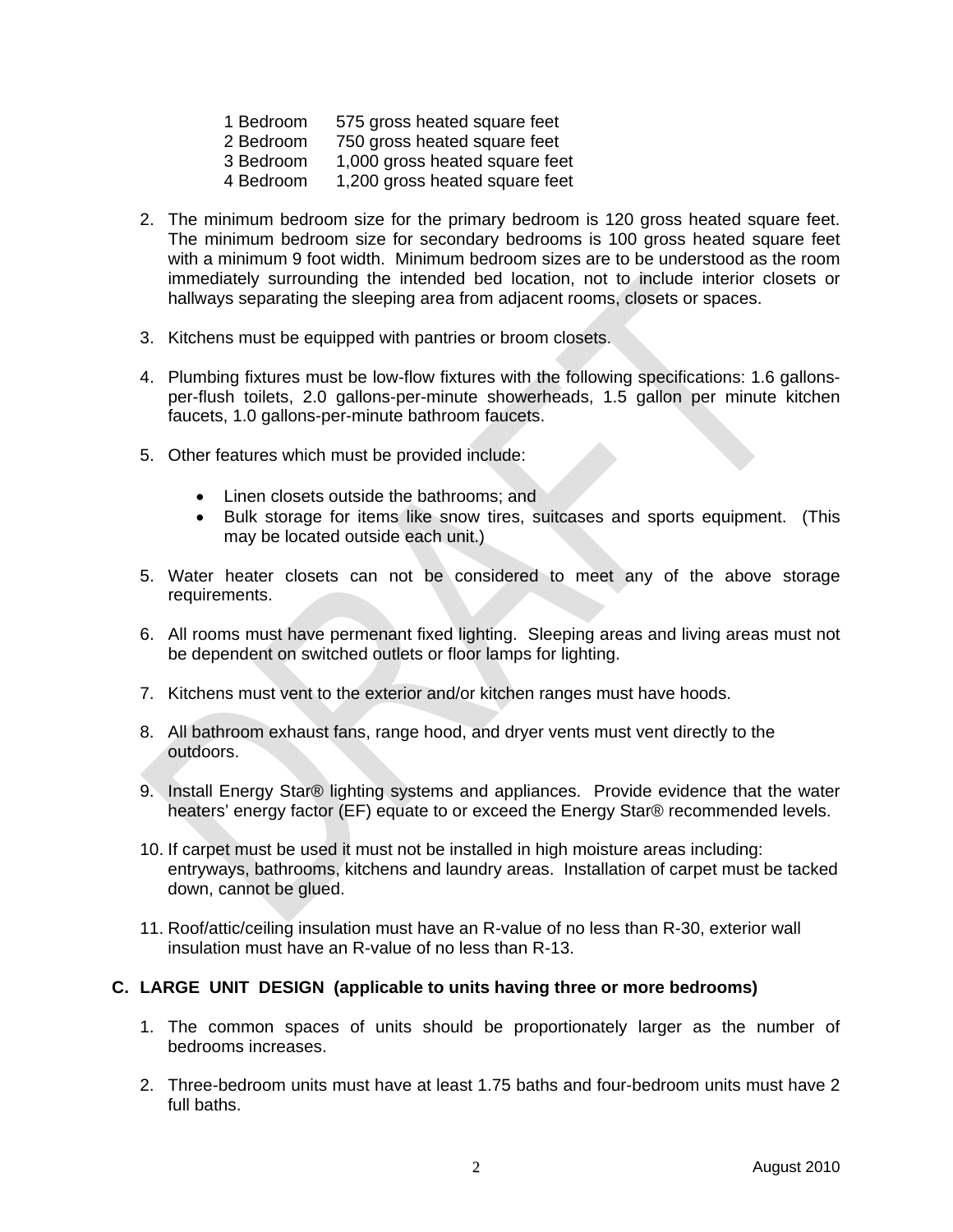## **D. EXTERIOR DESIGN**

- 1. Low maintenance exteriors should be used.
- 2. A complete landscape plan which maximizes existing natural features or otherwise enhances open space is required. Native, semi-native, or drought tolerant plants should be used and low water use maintenance systems such as drip systems and rainwater harvesting. Maintenance systems (e.g., irrigation systems) must be installed to maintain landscaping.
- 3. Water must be diverted away from the building walls and foundations by sloping exterior grade, or the installation of crushed rock and/or drainage pipe to allow for water drainage in cases where exterior grade cannot be sloped away from building.
- 4. Roof water must be diverted away from the building by the use of gutters and downspouts or roof overhangs.
- 5. Trash removal areas must be screened.
- 6. Buildings and dwelling units must be individually marked with visible, contrasting identifying devices to minimize the response time for receiving aid by police and/or emergency personnel. The building identifying devices must be well lighted from dusk until dawn.
- 7. Single lever deadbolts and eye viewers are required on all entry doors to residential units.
- 6. On-site playground areas (as applicable based on target tenant population)
	- a. Recreational facilities must be provided for different age groups. (For example, sand boxes within sight of units for children under 5, "tot lots" for ages 5 to 12, and a basketball court for ages 12 and older.)
	- b. Play areas and playgrounds for children should be located away from high automobile traffic patterns, and situated so that the play area is visible from the maximum number of dwelling units possible for safety.
	- c. Designated play areas and playgrounds are considered "common areas", and must be on an accessible route per accessibility codes.
	- d. A bench must be provided at playgrounds to allow a child's supervisor to sit and rest comfortably. The bench must be anchored permanently, must be on an accessible route, and must be weather resistant.
	- e. A "warning" sign must be posted to advise residents that children playing at the playground will be doing so at their own risk. The sign must be posted at a visible location, and use contrasting colors for better identification.

### **E. COMMON AREA FACILITIES**

- 1. On-Site Laundry Facilities
	- a. Laundry facilities are required at all developments with twenty or more residential dwelling units.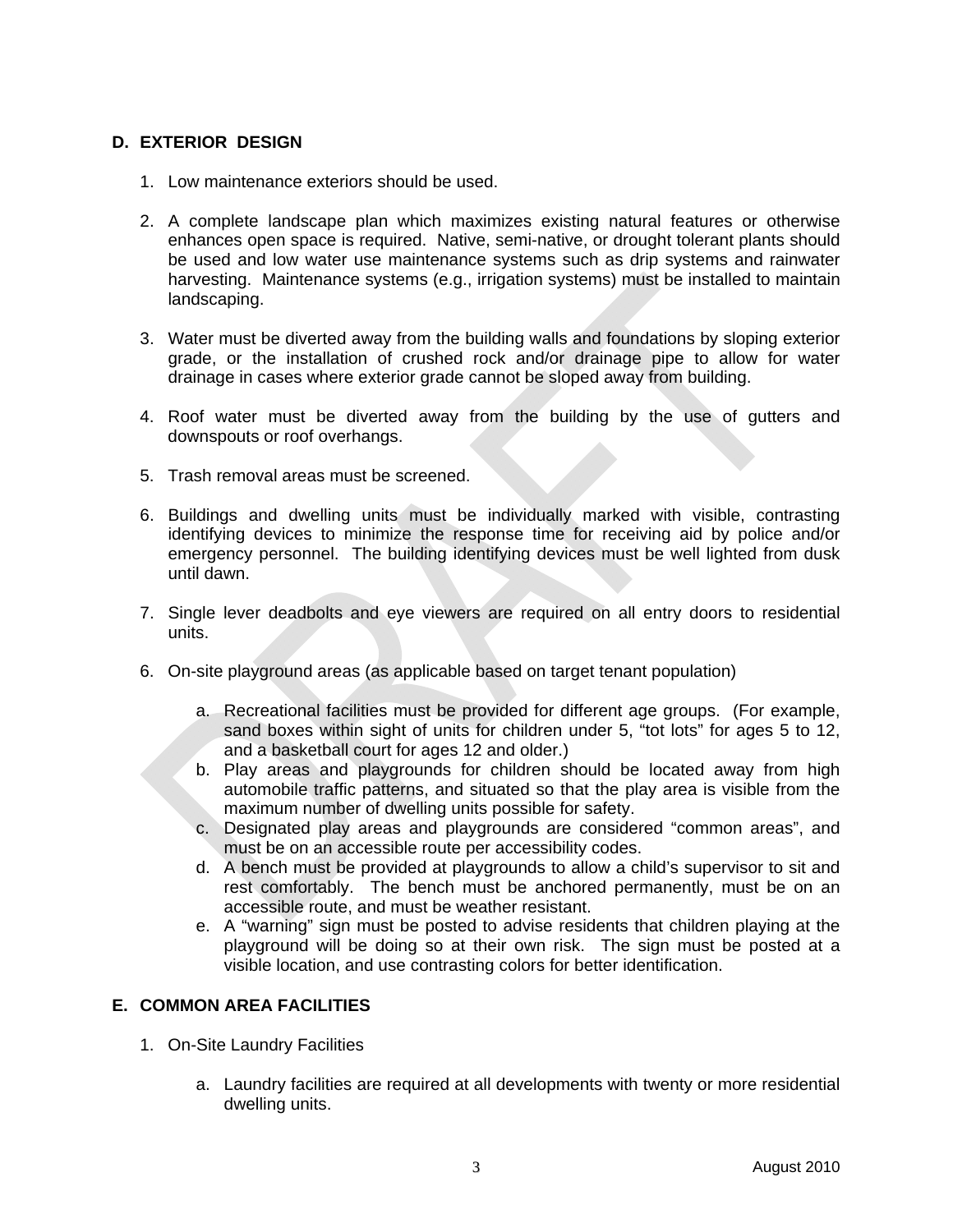- b. There must be a minimum of one washer and one dryer per twelve dwelling units if washer/dryer hookups are not available in each dwelling unit. If hookups are available in each dwelling unit, there must be a minimum of one washer and one dryer per twenty dwelling units. If washer and dryers are provided in each unit, additional facilities are not required.
- c. A "folding" table or countertop must be installed at an accessible AD height.
- d. The laundry room must have adequate entrance lighting from dusk to dawn to assist in greater security during evening hours.
- 2. Community / Office Space
	- a. All special needs and elderly developments must have a community room on site, or immediate access to such space on an adjacent property.
	- **b.** All developments consisting of twenty (20) residential dwelling units or more, must have a site office of at least 200 square feet (inclusive of handicapped toilet facility) and a maintenance room of at least 100 square feet.

#### F. **REHABILITATION PROJECTS**

MFA will exercise reasonable flexibility in applying the above standards to rehabilitation projects, but wherever possible the Design Standards should be incorporated into the rehabilitation scope of work. Any building system being replaced should be replaced in accordance with the requirements listed above. Rehabilitation projects do not have to meet the minimum area requirements described above. Applications must propose a scope of work appropriate to the building(s), as reflected in the Capital Needs Assessment, but should not involve unnecessary work. Proposals must address the following elements:

- 1. Making "common areas" handicapped accessible.
- 2. Improving site and exterior dwelling lighting, landscaping/fencing, and installing highquality finishes.
- 3. Adding porches, or other aesthetic amenities to enhance the exterior quality and interest of the project.
- 4. Using energy-efficient related products to replace inferior ones, including insulated windows and doors, and adding additional insulation. Improving water efficiency with changes in landscaping, appliances, and fixtures. Using low maintenance materials.
- 5. Improving electrical system, heating and cooling units, plumbing fixtures, water heaters, toilets, sinks, faucets and tub/shower units, especially with use of water and energy conserving equipment and systems.
- 6. Improving quality of interior conditions and fixtures, including carpet, vinyl, interior doors, painting, drywall repairs, cabinets, appliances, light fixtures and mini-blinds.
- 7. Where possible, upgrading bathrooms and kitchens.
- 8. Water drainage should be managed as outline in criteria D-3 and D-4 above, if its is not already.